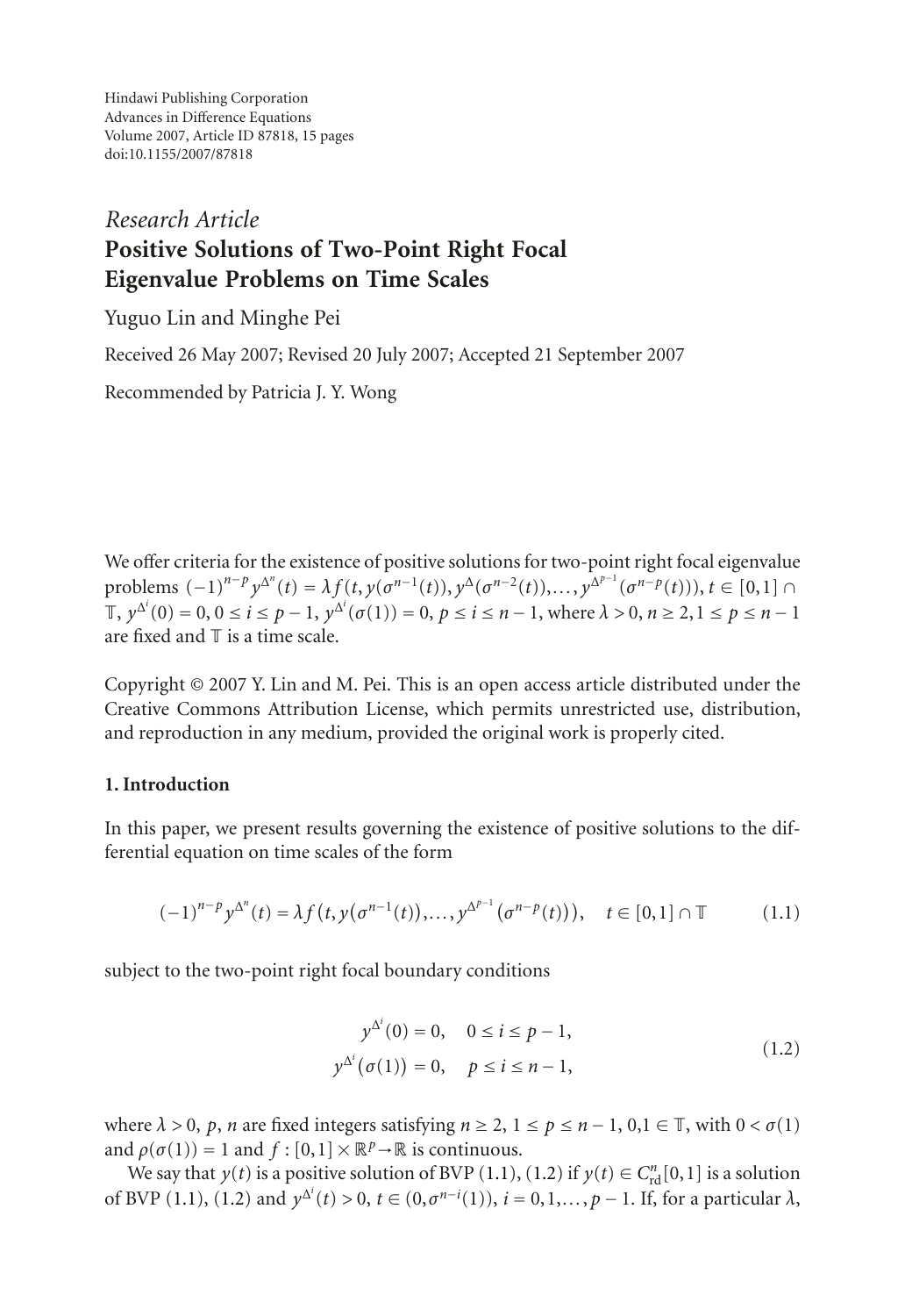BVP [\(1.1\)](#page-0-0), [\(1.2\)](#page-0-1) has a positive solution *y*, then  $\lambda$  is called an eigenvalue and *y* a corresponding eigenfunction of BVP [\(1.1\)](#page-0-0), [\(1.2\)](#page-0-1). We let

$$
E = \{\lambda > 0 : BVP(1.1), (1.2) \text{ has at least one positive solution}\}\
$$
 (1.3)

be the set of eigenvalues of BVP [\(1.1\)](#page-0-0), [\(1.2\)](#page-0-1).

To understand the notations used in BVP [\(1.1\)](#page-0-0), [\(1.2\)](#page-0-1), we recall some standard definitions as follows. The reader may refer to [\[1\]](#page-13-1) for an introduction to the subject.

- (a) Let *T* be a time scale, that is,  $\mathbb T$  is a closed subset of  $\mathbb R$ . We assume that  $\mathbb T$  has the topology that it inherits from the standard topology on R. Throughout, for any  $a, b$  (*> a*), the interval [*a*,*b*] is defined as [*a*,*b*] = {*t* ∈ T | *a* ≤ *t* ≤ *b*}. Analogous notations for open and half-open intervals will also be used in the paper. We also use the notation  $\mathbb{R}[c,d]$  to denote the real interval  $\{t \in \mathbb{R} \mid c \le t \le d\}$ .
- (b) For  $t < \sup$  T and  $s > \inf$  T, the forward jump operator  $\sigma$  and the backward jump operator *ρ* are, respectively, defined by

$$
\sigma(t) = \inf \{ \tau \in \mathbb{T} \mid \tau > t \} \in \mathbb{T}, \qquad \rho(s) = \sup \{ \tau \in \mathbb{T} \mid \tau < s \} \in \mathbb{T}. \tag{1.4}
$$

We define  $\sigma^n(t) = \sigma(\sigma^{n-1}(t))$  with  $\sigma^0(t) = t$ . Similar definition is used for  $\rho^n(s)$ .

(c) Fix  $t \in \mathbb{T}$ . Let  $y : \mathbb{T} \to \mathbb{R}$ . We define  $y^{\Delta}(t)$  to be the number (if it exists) with the property that given  $\varepsilon > 0$ , there is a neighborhood *U* of *t* such that for all  $s \in U$ ,

$$
\left| \left[ y(\sigma(t)) - y(s) \right] - y^{\Delta}(t) \left[ \sigma(t) - s \right] \right| < \varepsilon \left| \sigma(t) - s \right|.
$$
\n(1.5)

We call  $y^{\Delta}(t)$  the delta derivative of  $y(t)$ . Define  $y^{\Delta^n}(t)$  to be the delta derivative of  $y^{\Delta^{n-1}}(t)$ , that is,  $y^{\Delta^n}(t) = (y^{\Delta^{n-1}}(t))^{\Delta}$ .

(d) If  $F^{\Delta}(t) = f(t)$ , then we define the integral

$$
\int_{a}^{t} f(\tau) \Delta \tau = F(t) - F(a). \tag{1.6}
$$

(e) If  $\sigma(t) > t$ , then call the point *t* right-scattered; while if  $\rho(t) < t$ , then say *t* is leftscattered. If  $\sigma(t) = t$ , then call the point *t* right-dense; while if  $\rho(t) = t$ , then say *t* is left-dense.

Focal boundary value problems have attracted a lot of attention in the recent literature, see [\[2](#page-13-2)[–7](#page-13-3)]. Recently, many papers have discussed the existence of nonnegative solution of right focal boundary value problem on time scales, see [\[8](#page-13-4)[–12\]](#page-13-5). Motivated by the works mentioned above, the purpose of this article is to present results which guarantee the existence of one or more positive solutions to BVP [\(1.1\)](#page-0-0), [\(1.2\)](#page-0-1).

The paper is outlined as follows. In [Section 2,](#page-2-0) we will present some lemmas and definitions which will be used later. In [Section 3,](#page-5-0) by using Krasnoselskii's fixed-point theorem in a cone, we offer criteria for the existence of positive solution of BVP  $(1.1)$ ,  $(1.2)$ .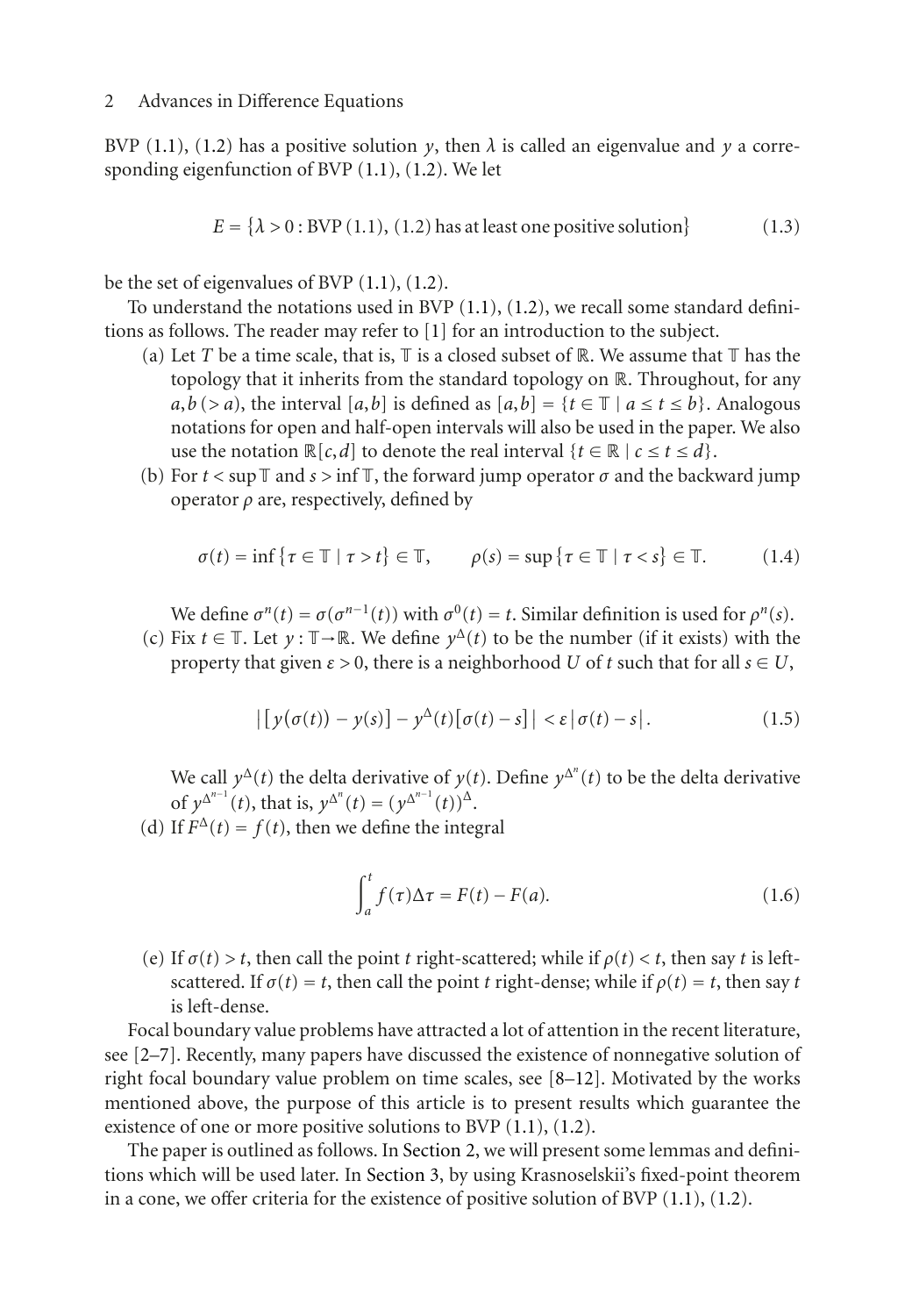## <span id="page-2-0"></span>**2. Preliminary**

*Definition 2.1* [\[9\]](#page-13-6). (1) Define the function  $h_k : \mathbb{T} \times \mathbb{T} \to \mathbb{R}$ ,  $k \in 0, 1, \ldots$ , recursively as

$$
h_0(t,s) = 1 \quad \forall s, t \in \mathbb{T},
$$
  
\n
$$
h_{k+1}(t,s) = \int_s^t h_k(\tau,s) \Delta \tau \quad \forall s, t \in \mathbb{T}, k = 0, 1, ....
$$
\n(2.1)

(2) Define the function  $g_k : \mathbb{T} \times \mathbb{T} \to \mathbb{R}$ ,  $k \in \{0, 1, \ldots\}$ , recursively as

$$
g_0(t,s) = 1 \quad \forall s, t \in \mathbb{T},
$$
  
\n
$$
g_{k+1}(t,s) = \int_s^t g_k(\sigma(\tau), s) \Delta \tau \quad \forall s, t \in \mathbb{T}, k = 0, 1, \dots
$$
\n(2.2)

(3) Let  $t_i$ ,  $1 \le i \le n$ , such that  $0 = t_1 = \cdots = t_p < t_{p+1} = \cdots = t_n = \sigma(1)$ . Define  $T_i$ :  $[0,1] \rightarrow \mathbb{R}$ ,  $0 \le i \le n-1$  as

$$
T_0(t) \equiv 1,
$$
  
\n
$$
T_i(t) = T_i(t : t_1, ..., t_i) = \int_{t_1}^t \int_{t_2}^{\tau_1} \cdots \int_{t_i}^{\tau_{i-1}} \Delta \tau_i \cdots \Delta \tau_2 \Delta \tau_1, \quad 1 \le i \le n - 1.
$$
\n(2.3)

<span id="page-2-1"></span>Lemma 2.2 [\[1\]](#page-13-1). *For nonnegative integer n,*

$$
h_n(t,s) = (-1)^n g_n(s,t), \quad t \in T, \ s \in T^{k^n}, \tag{2.4}
$$

*where*

$$
T^{k} = \begin{cases} T, & \text{if } T \text{ is unbounded above,} \\ T \setminus (\rho(\max T), \max T], & \text{otherwise,} \end{cases}
$$
 (2.5)

and  $T^{k^n} = (T^{k^{n-1}})^k$ . Further, the functions satisfy the inequalities

$$
h_n(t,s) \ge 0, \quad g_n(t,s) \ge 0 \quad \forall \, t \ge s. \tag{2.6}
$$

Lemma 2.3 [\[9\]](#page-13-6). *Green's function of the boundary value problem*

$$
(-1)^{n-p} y^{\Delta^n}(t) = 0, \quad t \in [0, 1],
$$
  
\n
$$
y^{\Delta^i}(0) = 0, \quad 0 \le i \le p - 1,
$$
  
\n
$$
y^{\Delta^i}(\sigma(1)) = 0, \quad p \le i \le n - 1,
$$
\n(2.7)

*may be expressed as*

$$
K(t,s) = \begin{cases} (-1)^{n-p} \sum_{i=0}^{p-1} T_i(t)h_{n-1-i}(0,\sigma(s)) + (-1)^{n-p+1}h_{n-1}(t,\sigma(s)), & t \le \sigma(s), \\ (-1)^{n-p} \sum_{i=0}^{p-1} T_i(t)h_{n-1-i}(0,\sigma(s)), & t \ge \sigma(s), \end{cases}
$$
(2.8)

*where*  $t \in [0, \sigma^n(1)]$  *and*  $s \in [0, 1]$ *.*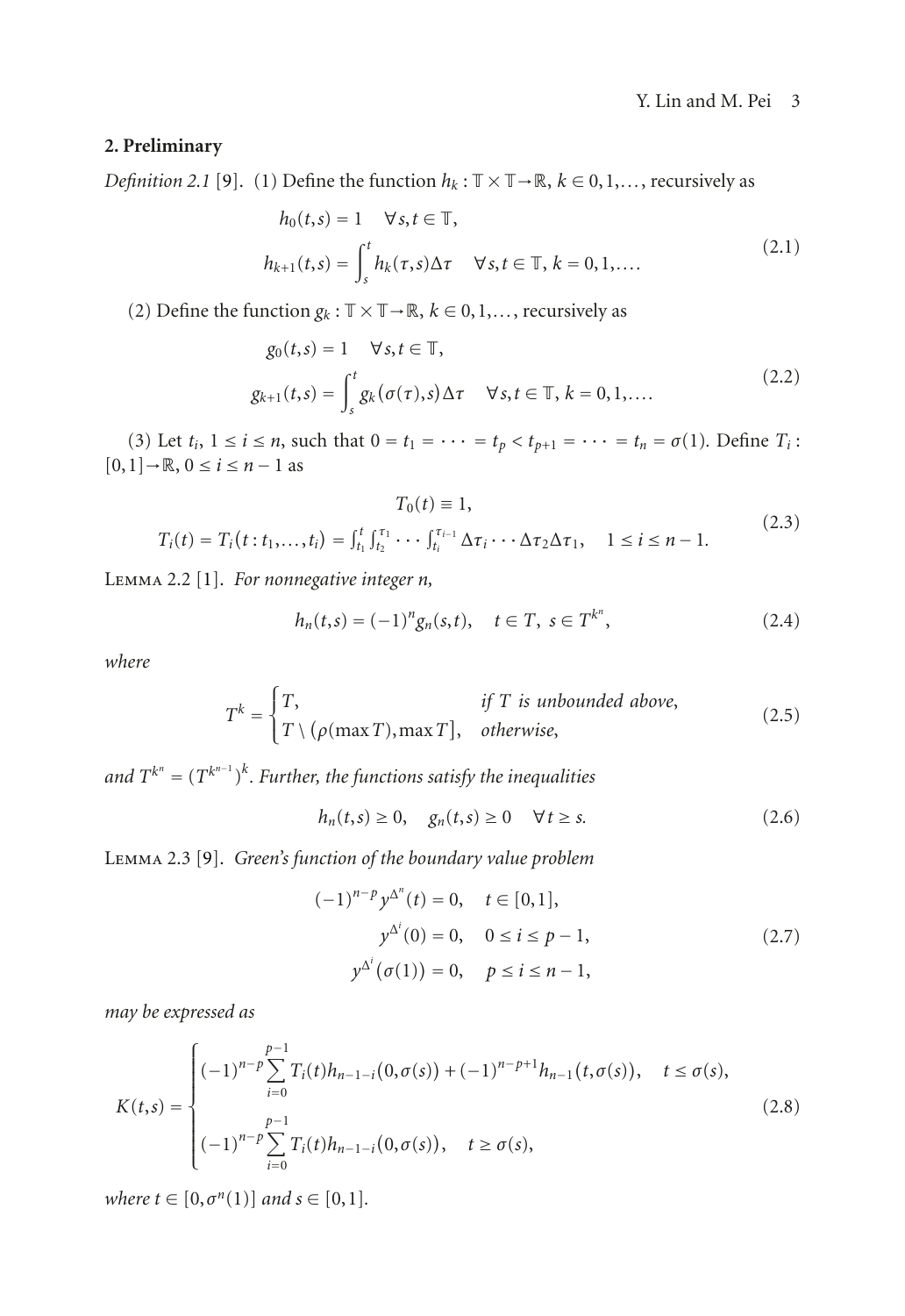<span id="page-3-2"></span>Lemma 2.4. *Let k*(*t*,*s*) *be Green's function of the equation*

$$
(-1)^{n-p} y^{\Delta^{n-p+1}}(t) = 0, \quad t \in [0, \sigma^{n-p+1}(1)]
$$
 (2.9)

*subject to the boundary conditions*

$$
y^{\Delta^{i}}(0) = 0, \quad 0 \le i \le p - 1,
$$
  

$$
y^{\Delta^{i}}(\sigma(1)) = 0, \quad p \le i \le n - 1.
$$
 (2.10)

*Then*

$$
L(t) \cdot g_{n-p}(\sigma(s),0) \le k(t,s) \le g_{n-p}(\sigma(s),0), \quad (t,s) \in [0,\sigma^{n-p+1}(1)] \times [0,1], \quad (2.11)
$$

*where*

$$
L(t) = \frac{t}{\sigma^{n-p+1}(1)} \le 1, \quad t \in [0, \sigma^{n-p+1}(1)].
$$
\n(2.12)

*Proof.* It is clear that

$$
k(t,s) = K^{\Delta_t^{p-1}}(t,s)
$$
  
= 
$$
\begin{cases} (-1)^{n-p} (h_{n-p}(0,\sigma(s)) - h_{n-p}(t,\sigma(s))), & t \le \sigma(s), \\ (-1)^{n-p} h_{n-p}(0,\sigma(s)), & t \ge \sigma(s), \end{cases}
$$
 (2.13)  
= 
$$
\begin{cases} g_{n-p}(\sigma(s),0) - g_{n-p}(\sigma(s),t)), & t \le \sigma(s), \\ g_{n-p}(\sigma(s),0), & t \ge \sigma(s), \end{cases}
$$

where  $t \in [0, \sigma^{n-p+1}(1)]$  and  $s \in [0,1]$ .

Obviously,

<span id="page-3-1"></span><span id="page-3-0"></span>
$$
L(t)g_{n-p}(\sigma(s),0) \le g_{n-p}(\sigma(s),0), \quad t \ge \sigma(s). \tag{2.14}
$$

Next, we will prove by induction that for  $k = 1, 2, \ldots$ , and  $t \le \sigma(s)$ ,

$$
L(t)g_k(\sigma(s),0) \le g_k(\sigma(s),0) - g_k(\sigma(s),t) \le g_k(\sigma(s),0). \tag{2.15}
$$

For  $k = 1$ , we have

$$
g_1(\sigma(s), 0) - g_1(\sigma(s), t) = \sigma(s) - (\sigma(s) - t)
$$
  
=  $t \ge \frac{t}{\sigma^{n-p+1}(1)} \cdot \sigma(s) = L(t)g_1(\sigma(s), 0).$  (2.16)

We now assume that [\(2.15\)](#page-3-0) holds for some  $n \geq 1$ .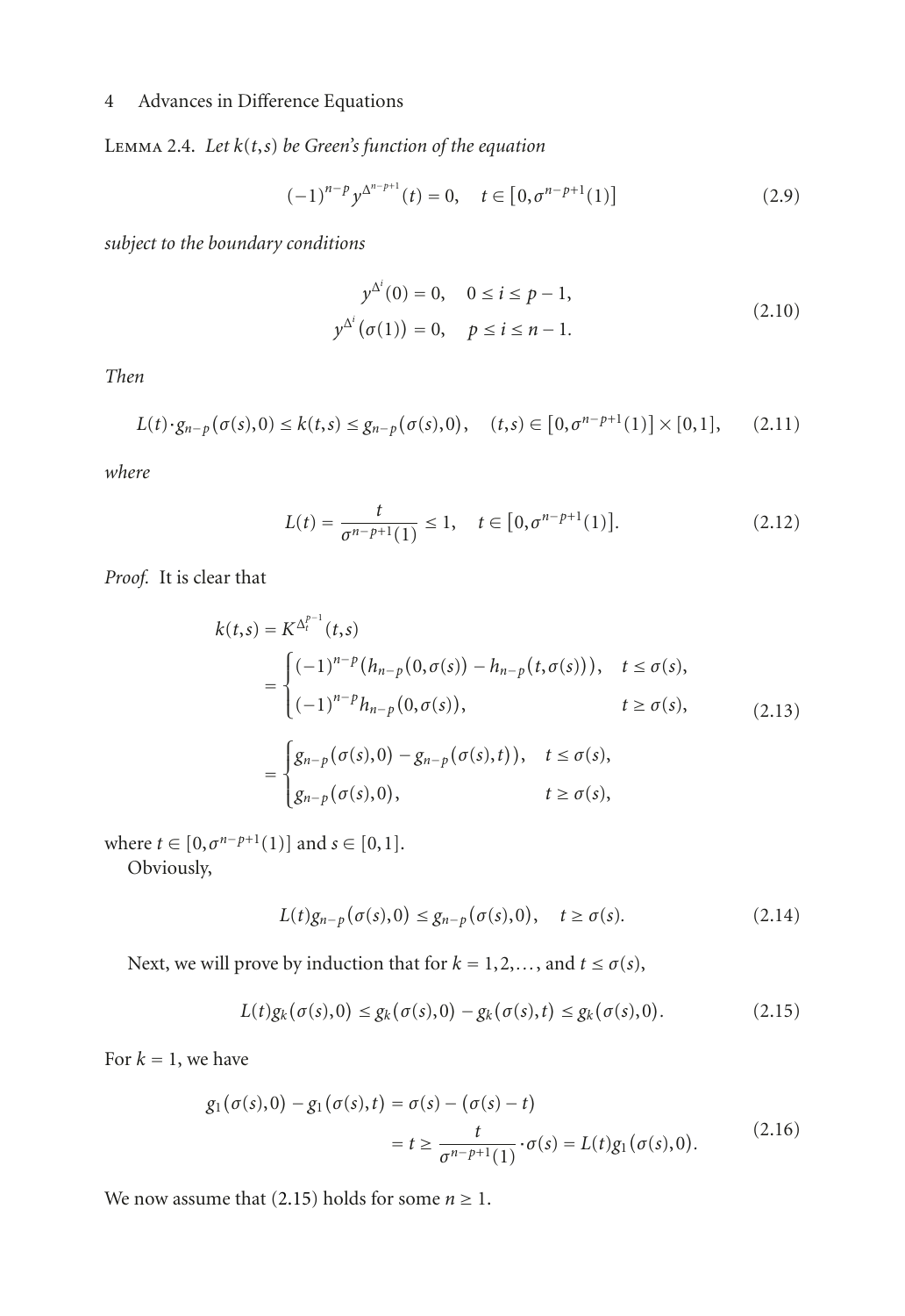$\Box$ 

Let  $k = n + 1$ . We can obtain that for  $\sigma(s) \geq t$ ,

$$
g_{n+1}(\sigma(s),0) \ge g_{n+1}(\sigma(s),0) - g_{n+1}(\sigma(s),t)
$$
  
\n
$$
= \int_0^{\sigma(s)} g_n(\sigma(\tau),0) \Delta \tau - \int_t^{\sigma(s)} g_n(\sigma(\tau),t) \Delta \tau
$$
  
\n
$$
= \int_0^t g_n(\sigma(\tau),0) \Delta \tau + \int_t^{\sigma(s)} [g_n(\sigma(\tau),0) - g_n(\sigma(\tau),t)] \Delta \tau
$$
  
\n
$$
\ge \int_0^t L(t) g_n(\sigma(\tau),0) \Delta \tau + \int_t^{\sigma(s)} L(t) g_n(\sigma(\tau),0) \Delta \tau
$$
  
\n
$$
= L(t) \int_0^{\sigma(s)} g_n(\sigma(\tau),0) \Delta \tau = L(t) g_{n+1}(\sigma(s),0).
$$
 (11)

Thus, [\(2.15\)](#page-3-0) holds by induction. Therefore, from [\(2.14\)](#page-3-1) and [\(2.15\)](#page-3-0), we get

$$
L(t)g_{n-p}(\sigma(s),0) \le k(t,s) \le g_{n-p}(\sigma(s),0)
$$
\n(2.18)

<span id="page-4-0"></span>on  $[0, \sigma^{n-p+1}(1)] \times [0,1].$ 

Lemma 2.5. *Let w*(*t*) *be the solution of BVP:*

$$
(-1)^{(n-p)}u^{\Delta^n}(t) = 1, \quad t \in [0,1],
$$
  
\n
$$
u^{\Delta^i}(0) = 0, \quad 0 \le i \le p-1,
$$
  
\n
$$
u^{\Delta^i}(\sigma(1)) = 0, \quad p \le i \le n-1.
$$
\n(2.19)

*Then*

$$
0 \leq w^{\Delta^{i}}(t) \leq g_{n-p}(\sigma(1), 0)h_{p-i}(t, 0), \quad t \in [0, \sigma^{n-i}(1)], 0 \leq i \leq p-1.
$$
 (2.20)

*Proof.* For  $\sigma(s) \leq t$ ,

$$
g_{n-p}(\sigma(s),0) = (-1)^{n-p} h_{n-p}(0,\sigma(s)) = -\int_{\sigma(s)}^0 (-1)^{n-p-1} h_{n-p-1}(\tau,\sigma(s)) \Delta \tau
$$
  
\n
$$
= \int_0^{\sigma(s)} (-1)^{n-p-1} h_{n-p-1}(\tau,\sigma(s)) \Delta \tau
$$
  
\n
$$
= \int_0^{\sigma(s)} g_{n-p-1}(\sigma(s),\tau) \Delta \tau \quad \text{(by Lemma 2.2)}
$$
  
\n
$$
\le g_{n-p-1}(\sigma(s),0) \int_0^t \Delta \tau = g_{n-p-1}(\sigma(s),0) h_1(t,0).
$$
 (2.21)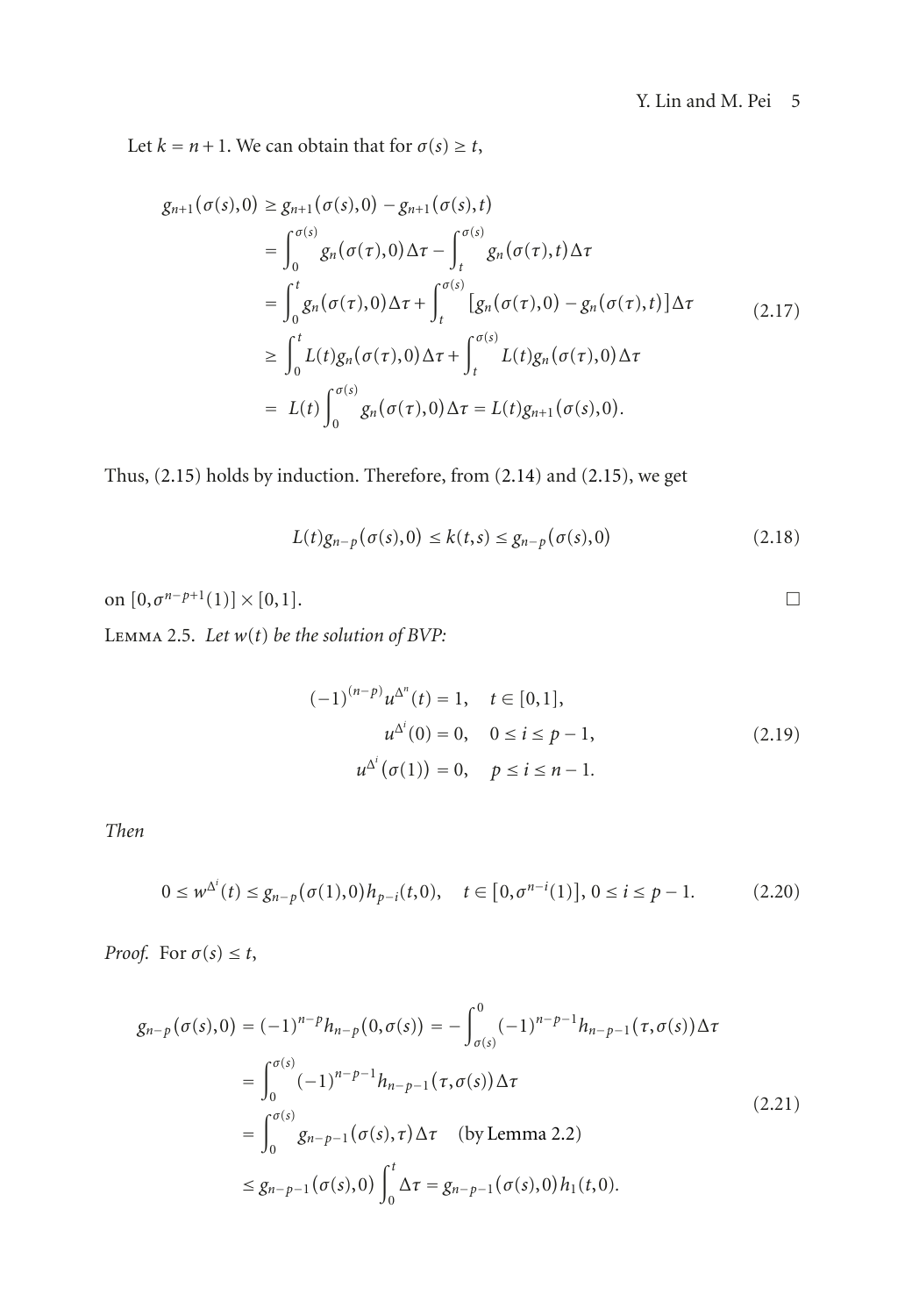$$
g_{n-p}(\sigma(s),0) - g_{n-p}(\sigma(s),t)
$$
  
\n
$$
= (-1)^{n-p} h_{n-p}(0,\sigma(s)) - (-1)^{n-p} h_{n-p}(t,\sigma(s))
$$
  
\n
$$
= \int_0^{\sigma(s)} (-1)^{n-p-1} h_{n-p-1}(\tau,\sigma(s)) \Delta \tau - \int_t^{\sigma(s)} (-1)^{n-p-1} h_{n-p-1}(\tau,\sigma(s)) \Delta \tau
$$
  
\n
$$
= \int_0^t (-1)^{n-p-1} h_{n-p-1}(\tau,\sigma(s)) \Delta \tau = \int_0^t g_{n-p-1}(\sigma(s),\tau) \Delta \tau \quad \text{(by Lemma 2.2)}
$$
  
\n
$$
\le g_{n-p-1}(\sigma(s),0) \int_0^t \Delta \tau = g_{n-p-1}(\sigma(s),0) h_1(t,0).
$$

Hence,

For  $t \leq \sigma(s)$ ,

$$
0 \le k(t,s) \le g_{n-p-1}(\sigma(s),0)h_1(t,0), \quad (t,s) \in [0,\sigma^{n-p+1}(1)] \times [0,1]. \tag{2.23}
$$

By defining  $w(t)$  as  $w(t) = \int_0^{\sigma(1)} K(t,s) \Delta s, t \in [0, \sigma^n(1)],$  it is clear that

$$
w^{\Delta^{p-1}}(t) = \int_0^{\sigma(1)} k(t,s) \Delta s, \quad t \in [0, \sigma^{n-p+1}(1)].
$$
 (2.24)

Then

$$
0 \leq w^{\Delta^{p-1}}(t) = \int_0^{\sigma(1)} k(t,s) \Delta s \leq \int_0^{\sigma(1)} [g_{n-p-1}(\sigma(s),0)h_1(t,0)] \Delta s
$$
  
=  $g_{n-p}(\sigma(1),0)h_1(t,0).$  (2.25)

Further, since  $w^{\Delta^i}(0) = 0$ ,  $0 \le i \le p - 1$ , we get

$$
0 \leq w^{\Delta^i}(t) \leq g_{n-p}(\sigma(1), 0)h_{p-i}(t, 0), \quad t \in [0, \sigma^{n-i}(1)], 0 \leq i \leq p-1.
$$
 (2.26)

<span id="page-5-1"></span>LEMMA 2.6 [\[13](#page-14-0)]. *Let E be a Banach space, and let*  $C \subset E$  *be a cone in E*. Assume that  $\Omega_1$ ,  $\Omega_2$ *are open subsets of E with*  $0 \in \Omega_1 \subset \overline{\Omega}_1 \subset \Omega_2$ , and let  $T : C \cap (\overline{\Omega}_2 \setminus \Omega_1) \rightarrow C$  be a completely *continuous operator such that either*

 $(|i)$   $||Tu|| \le ||u||, u \in C \cap \partial \Omega_1;$   $||Tu|| \ge ||u||, u \in C \cap \partial \Omega_2;$  or

 $\|Tu\| \geq \|u\|, u \in C \cap \partial \Omega_1; \|Tu\| \leq \|u\|, u \in C \cap \partial \Omega_2.$ 

*Then, T has a fixed point in*  $C \cap (\overline{\Omega}_2 \setminus \Omega_1)$ *.* 

## <span id="page-5-0"></span>**3. Main results**

In this section, by using [Lemma 2.6,](#page-5-1) we offer criteria for the existence of positive solution of BVP [\(1.1\)](#page-0-0), [\(1.2\)](#page-0-1).

To begin, we will list the conditions that are needed later as follows. In these conditions,  $f(t, u_1, u_2,..., u_p)$  is a continuous function such that  $f : [0,1] \times \mathbb{R}[0,\infty)^p \to \mathbb{R}[0,\infty)$ .

(*A*<sub>1</sub>) There exists constant  $ε ∈ (0,1)$  such that

$$
\lim_{u_1, u_2, \dots, u_p \to \infty} \min_{t \in [e, 1]} \frac{f(t, u_1, u_2, \dots, u_p)}{u_p} = \infty.
$$
\n(3.1)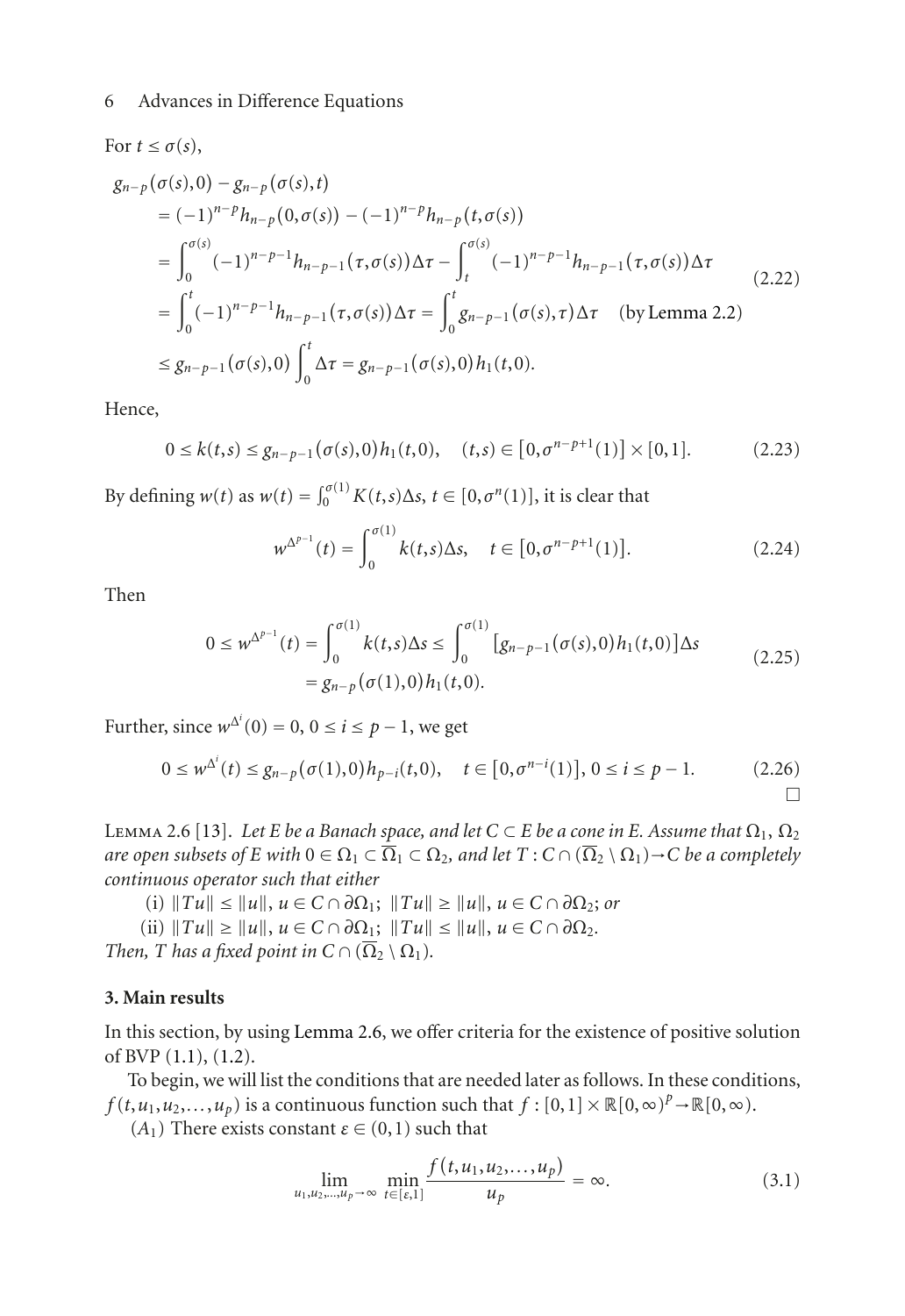$(A<sub>2</sub>)$  There exists constant  $a > 0$  such that

$$
\lim_{u_p \to 0^+} \min_{(t, u_1, u_2, \dots, u_{p-1}) \in [0, 1] \times \mathbb{R}[0, a]^{p-1}} \frac{f(t, u_1, u_2, \dots, u_p)}{u_p} = \infty.
$$
 (3.2)

(*A*<sub>3</sub>)  $f(t, u_1, u_2, \ldots, u_p)$  is nondecreasing in  $u_i$  for each fixed  $(t, u_1, u_2, \ldots, u_{i-1}, u_{i+1},$ *...*,*up*)

*Definition 3.1.* Define  $f \in C_{rd}(\mathbb{T} : \mathbb{R})$  to be right-dense continuous if for all  $t \in \mathbb{T}$ , lim<sub>*s*→*t*<sup>+</sup></sub>  $f(s) = f(t)$  at every right-dense point  $t \in \mathbb{T}$ , lim<sub>*s→t<sup>−</sup></sub>*  $f(s)$  exists and is finite at</sub> every left-dense point  $t \in \mathbb{T}$ .

Let  $C^n_{\text{rd}}([0,1])$  denote the space of functions:

$$
C_{\rm rd}^n([0,1]) = \{ y : y \in C([0,\sigma^n(1)]), \ldots, y^{\Delta^{n-1}} \in C([0,\sigma(1)]), y^{\Delta^n} \in C_{\rm rd}([0,1]) \}.
$$
\n(3.3)

Let  $B = \{y \in C^n_{\text{rd}}([0,1]) : y^{\Delta^i}(0) = 0, 0 \le i \le p-2\}$  be a Banach space with the norm  $||y|| = \sup_{t \in [0, \sigma^{n-p+1}(1)]} |y^{\Delta^{p-1}}(t)|$ , and let

$$
C = \{ y \in B : y^{\Delta^{p-1}}(t) \ge L(t) \| y \|, t \in [0, \sigma^{n-p+1}(1)] \},
$$
\n(3.4)

where  $L(t)$  is given in [Lemma 2.4.](#page-3-2)

It is obvious that *C* is a cone in *B*. From  $y^{\Delta^i}(0) = 0$ ,  $0 \le i \le p - 2$ , it follows that for all  $y \in C$ ,

$$
\frac{h_{p-i}(t,0)}{\sigma^{n-p+1}(1)} \cdot \|y\| \le y^{\Delta^i}(t) \le \delta \|y\| \,, \quad i = 1,2,\ldots, p-1,\tag{3.5}
$$

where

<span id="page-6-3"></span><span id="page-6-0"></span>
$$
\delta := \left[\sigma^n(1)\right]^{p-1}.\tag{3.6}
$$

<span id="page-6-2"></span>*Remark 3.2.* If  $u, v \in C$  and  $u^{\Delta^{p-1}}(t) \ge v^{\Delta^{p-1}}(t)$ ,  $t \in [0, \sigma^{n-p+1}(1)]$ , it follows from  $u^{\Delta^{i}}(0) = v^{\Delta^{i}}(0) = 0, 0 \le i \le p - 2$  that  $u^{\Delta^{i}}(t) \ge v^{\Delta^{i}}(t), t \in [0, \sigma^{n-i}(1)], 0 \le i \le p - 1$ .

Let the operator  $S: C \rightarrow B$  be defined by

$$
(Sy)(t) = \lambda \int_0^{\sigma(1)} K(t,s) f(s, y(\sigma^{n-1}(s)), \dots, y^{\Delta^{p-1}}(\sigma^{n-p}(s))) \Delta s, \quad t \in [0, \sigma^n(1)],
$$
  

$$
(Sy)^{\Delta^{p-1}}(t) = \lambda \int_0^{\sigma(1)} k(t,s) f(s, y(\sigma^{n-1}(s)), \dots, y^{\Delta^{p-1}}(\sigma^{n-p}(s))) \Delta s, \quad t \in [0, \sigma^{n-p+1}(1)].
$$
\n(3.7)

<span id="page-6-1"></span>To obtain a positive solution of BVP [\(1.1\)](#page-0-0), [\(1.2\)](#page-0-1), we seek a fixed point of the operator *S* in the cone *C*.

Lemma 3.3. *The operator S maps C into C.*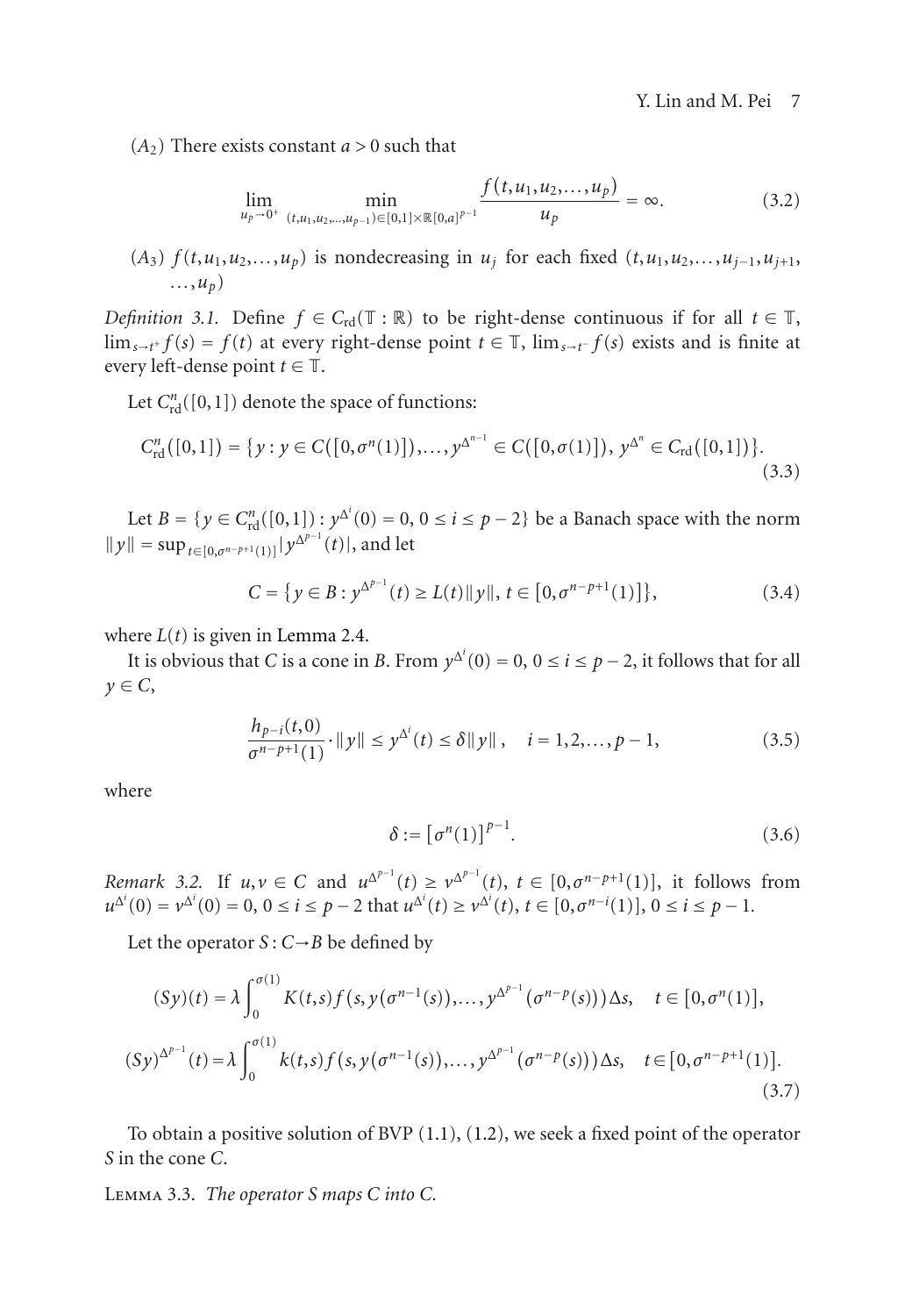*Proof.* From [Lemma 2.4,](#page-3-2) we know that for  $t \in [0, \sigma^{n-p+1}(1)],$ 

$$
(Sy)^{\Delta^{p-1}}(t) = \lambda \int_0^{\sigma(1)} k(t,s) f(s, y(\sigma^{n-1}(s)), \dots, y^{\Delta^{p-1}}(\sigma^{n-p}(s))) \Delta s
$$
  

$$
\leq \lambda \int_0^{\sigma(1)} g_{n-p}(\sigma(s), 0) f(s, y(\sigma^{n-1}(s)), \dots, y^{\Delta^{p-1}}(\sigma^{n-p}(s))) \Delta s.
$$
 (3.8)

So

$$
||Sy|| \leq \lambda \int_0^{\sigma(1)} g_{n-p}(\sigma(s), 0) f(s, y(\sigma^{n-1}(s)), \dots, y^{\Delta^{p-1}}(\sigma^{n-p}(s))) \Delta s, \quad t \in [0, \sigma^{n-p+1}(1)].
$$
\n(3.9)

From [Lemma 2.4](#page-3-2) again, it follows that for  $t \in [0, \sigma^{n-p+1}(1)],$ 

$$
(Sy)^{\Delta^{p-1}}(t) = \lambda \int_0^{\sigma(1)} k(t,s) f(s, y(\sigma^{n-1}(s)), \dots, y^{\Delta^{p-1}}(\sigma^{n-p}(s))) \Delta s
$$
  
\n
$$
\geq \lambda \int_0^{\sigma(1)} L(t) g_{n-p}(\sigma(s), 0) f(s, y(\sigma^{n-1}(s)), \dots, y^{\Delta^{p-1}}(\sigma^{n-p}(s))) \Delta s
$$
\n
$$
\geq L(t) \|Sy\|. \tag{3.10}
$$

Hence, *S* maps *C* into *C*. -

Lemma 3.4. *The operator S* : *C*→*C is completely continuous.*

*Proof.* First we will prove that the operator *S* is continuous. Let  $\{y_m\}$ ,  $y \in C$  be such that  $\lim_{m\to\infty}$  ||  $y_m$  −  $y$ || = 0. From  $y^{\Delta^i}(0) = 0$ ,  $i = 0, 1, ..., p - 2$ , we have

$$
\sup_{t \in [0,\sigma^{n-i}(1)]} |y_m^{\Delta^i} - y^{\Delta^i}| \longrightarrow 0, \quad i = 0, 1, ..., p-1.
$$
 (3.11)

 $\Box$ 

Then, it is easy to see that

$$
\rho_m = \sup_{s \in [0,1]} |f(s, y_m(\sigma^{n-1}(s)), \dots, y_m^{\Delta^{p-1}}(\sigma^{n-p}(s))) - f(s, y(\sigma^{n-1}(s)), \dots, y^{\Delta^{p-1}}(\sigma^{n-p}(s)))| \longrightarrow 0 \text{ as } m \longrightarrow \infty.
$$
\n(3.12)

Hence, we get from [Lemma 2.4](#page-3-2) that for  $t \in [0, \sigma^{n-p+1}(1)],$ 

$$
\begin{aligned}\n\left| \left( \mathbf{S} y_m \right)^{\Delta^{p-1}}(t) - \left( \mathbf{S} y \right)^{\Delta^{p-1}}(t) \right| \\
&= \left| \lambda \int_0^{\sigma(1)} k(t,s) \left[ f \left( s, y_m(\sigma^{n-1}(s)), \dots, y_m^{\Delta^{p-1}}(\sigma^{n-p}(s)) \right) \right. \\
&\left. - f \left( s, y(\sigma^{n-1}(s)), \dots, y^{\Delta^{p-1}}(\sigma^{n-p}(s)) \right) \right] \Delta s \right| \\
&\leq \lambda \rho_m \int_0^{\sigma(1)} k(t,s) \Delta s \leq \lambda \rho_m \int_0^{\sigma(1)} g_{n-p}(\sigma(s),0) \Delta s \longrightarrow 0\n\end{aligned} \tag{3.13}
$$

as  $m \rightarrow \infty$ . This shows that *S* : *C*→*C* is continuous.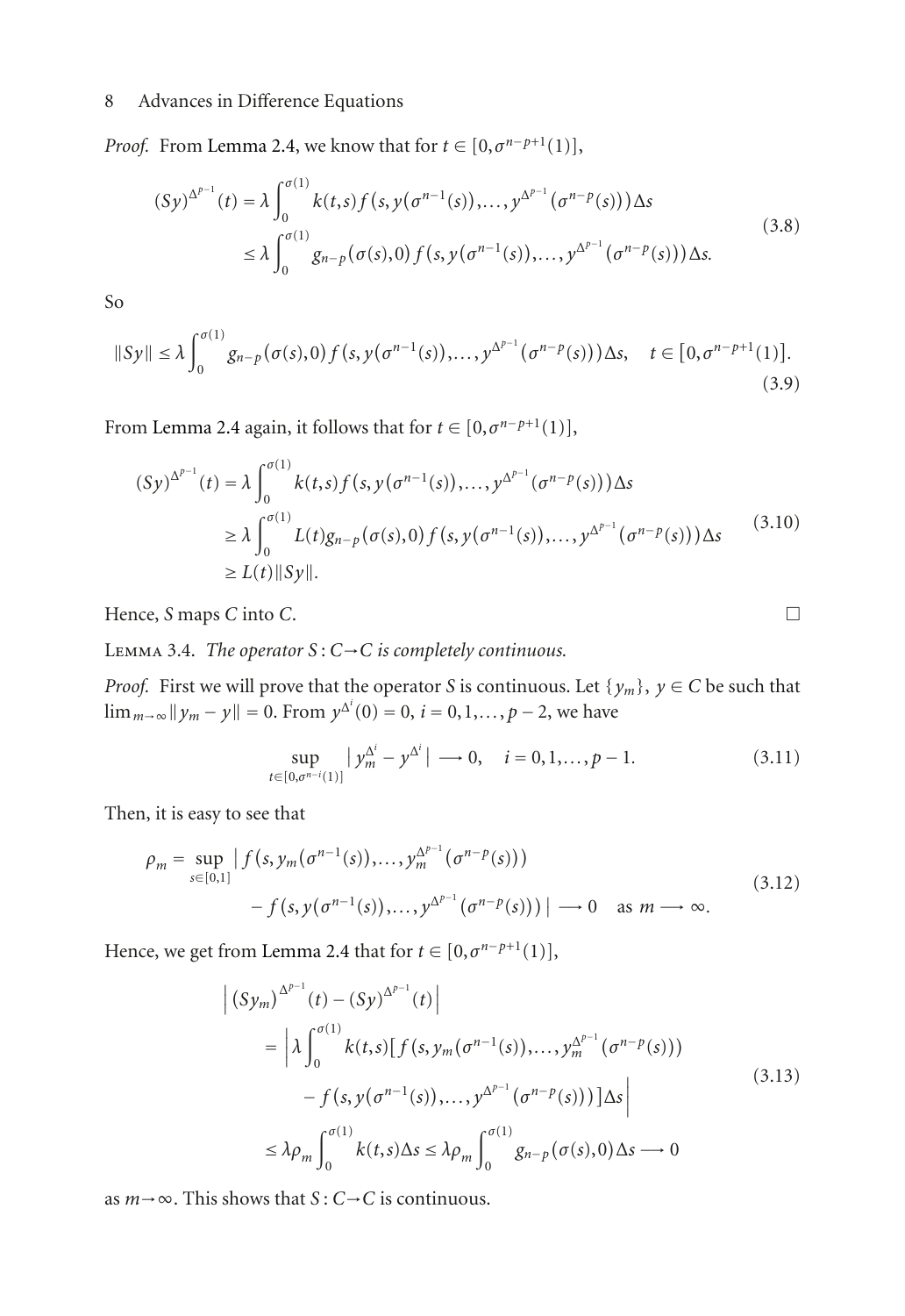Next, to show complete continuity, we will apply Arzela-Ascoli theorem. Let  $\Omega$  be a bounded subset of *<sup>C</sup>* and let *<sup>y</sup>* <sup>∈</sup> <sup>Ω</sup>. Now there exists *L >* 0 such that for all *<sup>y</sup>* <sup>∈</sup> <sup>Ω</sup>,

$$
\sup |y^{\Delta^{p-1}}| \le L, \quad \sup |y^{\Delta^i}| \le \delta L, \quad i = 0, 1, ..., p-2,
$$
 (3.14)

where  $\delta$  is given in [\(3.6\)](#page-6-0). Let

$$
M = \sup_{(s,u_1,u_2,...,u_p)\in[0,1]\times\mathbb{R}[0,\delta L]^{p-1}\times\mathbb{R}[0,L]}|f(s,u_1,u_2,...,u_p)|. \tag{3.15}
$$

Clearly, we have for  $t \in [0, \sigma^n(1)]$ ,

$$
|(Sy)(t)| \le \lambda M \int_0^{\sigma(1)} K(t,s) \Delta s \le \lambda M \sup_{t \in [0,\sigma^n(1)]} \int_0^{\sigma(1)} K(t,s) \Delta s,
$$
 (3.16)

and for  $t, t' \in [0, \sigma^n(1)],$ 

$$
\left| (Sy)(t) - (Sy)(t') \right| \le \lambda M \int_0^{\sigma(1)} \left| K(t,s) - K(t',s) \right| \Delta s. \tag{3.17}
$$

The Arzela-Ascoli theorem guarantees that *S* $\Omega$  is relatively compact, so *S* : *C*  $\rightarrow$  *C* is completely continuous.  $\Box$ 

For any  $L > 0$ , define

$$
r_L = \frac{L}{M_L} \left[ g_{n-p+1}(\sigma(1), 0) \right]^{-1}, \tag{3.18}
$$

where

$$
M_L = \sup_{(t, u_1, u_2, \dots, u_p) \in [0, 1] \times \mathbb{R}[0, \delta L]^{p-1} \times \mathbb{R}[0, L]} f(t, u_1, u_2, \dots, u_p), \tag{3.19}
$$

<span id="page-8-0"></span>and  $\delta$  is given in [\(3.6\)](#page-6-0).

THEOREM 3.5. Let  $(A_1)$  hold. For any  $\lambda \in \mathbb{R}(0,r_L]$ , BVP  $(1.1)$ ,  $(1.2)$  has at least one positive solution y such that  $||y|| \ge L$ .

*Proof.* Let  $L > 0$  be given and let  $\lambda \in \mathbb{R}(0, r_L]$  be fixed. We separate the proof into the following two steps.

*Step 1.* Let

$$
\Omega_1 = \{ y \in B : ||y|| < L \}. \tag{3.20}
$$

It follows from [Lemma 2.4](#page-3-2) that for all  $y \in \partial \Omega_1 \cap C$ ,

$$
(Sy)^{\Delta^{p-1}}(t) = \lambda \int_0^{\sigma(1)} k(t,s) f(s, y(\sigma^{n-1}(s)),..., y^{\Delta^{p-1}}(\sigma^{n-p}(s))) \Delta s
$$
  

$$
\leq \lambda M_L \int_0^{\sigma(1)} g_{n-p}(\sigma(s), 0) \Delta s
$$
  

$$
= \lambda M_L \cdot g_{n-p+1}(\sigma(1), 0) \leq L, \quad t \in [0, \sigma^{n-p+1}(1)].
$$
 (3.21)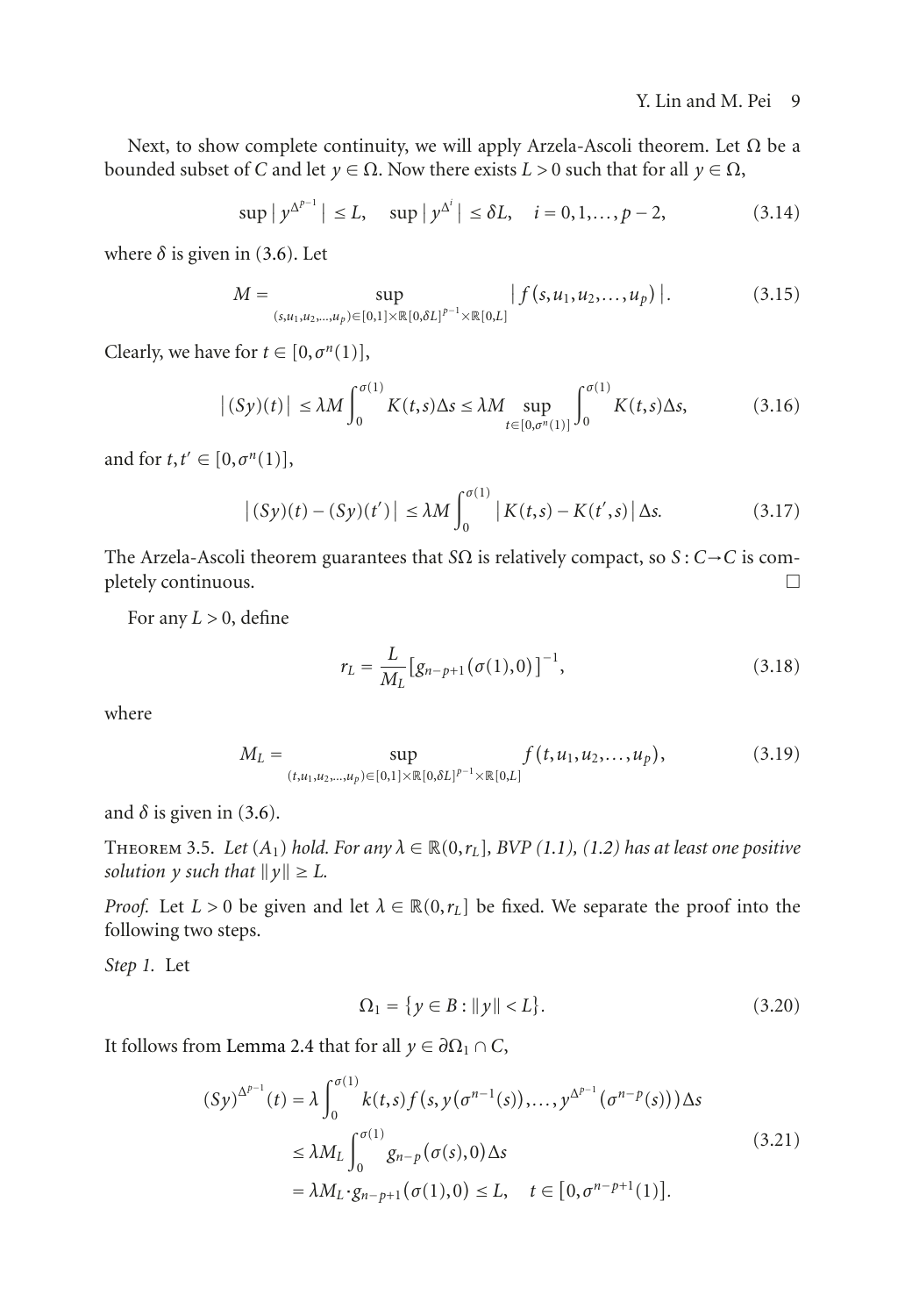Hence

$$
||Sy|| \le ||y||, \quad y \in \partial \Omega_1 \cap C. \tag{3.22}
$$

*Step 2.* From  $(A_1)$ , we know that there exists  $\eta > L$  ( $\eta$  can be chosen arbitrarily large) such that for all  $(u_1, u_2, \ldots, u_p) \in \mathbb{R}[\sigma_1 \eta, \infty) \times \mathbb{R}[\sigma_2 \eta, \infty) \times \cdots \times \mathbb{R}[\sigma_p \eta, \infty)$ ,

$$
\min_{t \in [\varepsilon, 1]} \frac{f(t, u_1, u_2, \dots, u_p)}{u_p} \ge \frac{\left[\int_{\varepsilon}^{\sigma(1)} g_{n-p}(\sigma(s), 0) \Delta s\right]^{-1}}{\lambda \sigma_p},\tag{3.23}
$$

where

$$
\sigma_i = \frac{h_{p-i+1}(\varepsilon, 0)}{\sigma^{n-p+1}(1)}, \quad i = 1, 2, \dots, p.
$$
 (3.24)

So,

$$
f(t, u_1, u_2, \dots, u_p) \ge \frac{\left[\int_{\varepsilon}^{\sigma(1)} g_{n-p}(\sigma(s), 0) \Delta s\right]^{-1} \eta}{\lambda}
$$
\n(3.25)

on  $[\varepsilon, 1] \times \mathbb{R}[\sigma_1 \eta, \infty) \times \mathbb{R}[\sigma_2 \eta, \infty) \times \cdots \times \mathbb{R}[\sigma_p \eta, \infty)$ .

Using [Lemma 2.4,](#page-3-2) we know that

$$
(Sy)^{\Delta^{p-1}}(\sigma^{n-p+1}(1)) = \lambda \int_0^{\sigma(1)} k(\sigma^{n-p+1}(1), s) f(s, y(\sigma^{n-1}(s)), ..., y^{\Delta^{p-1}}(\sigma^{n-p}(s))) \Delta s
$$
  

$$
\geq \lambda \int_{\varepsilon}^{\sigma(1)} g_{n-p}(\sigma(s), 0) \Delta s \cdot \frac{[\int_{\varepsilon}^{\sigma(1)} g_{n-p}(\sigma(s), 0) \Delta s]^{-1} \eta}{\lambda} = \eta.
$$
 (3.26)

By letting  $\Omega_2 = \{ y \in B : ||y|| < \eta \}$ , we have

$$
||Sy|| \ge ||y||, \quad y \in \partial \Omega_2 \cap C. \tag{3.27}
$$

Therefore, it follows from [Lemma 2.6](#page-5-1) that BVP [\(1.1\)](#page-0-0), [\(1.2\)](#page-0-1) has a solution *y* ∈ *C* such at  $||y|| > I$ . that  $\|y\|$  $\geq L$ .

<span id="page-9-0"></span>THEOREM 3.6. *Let*  $(A_2)$  *hold. For any*  $\lambda \in \mathbb{R}(0, r_L]$   $(L \in \mathbb{R}(0, a])$ *, BVP*  $(1.1)$ *,*  $(1.2)$  *has at least one positive solution y such that*  $0 < ||y|| \leq L$ .

*Proof.* Let  $L \in \mathbb{R}(0, a]$  be given and let  $\lambda \in \mathbb{R}(0, r_L]$  be fixed. Let

$$
\Omega_3 = \{ y \in B : ||y|| < L \}. \tag{3.28}
$$

Then for  $y \in C \cap \partial \Omega_3$ , we have from [Lemma 2.4](#page-3-2) that for  $t \in [0, \sigma^{n-p+1}(1)]$ ,

$$
(Sy)^{\Delta^{p-1}}(t) = \lambda \int_0^{\sigma(1)} k(t,s) f(s, y(\sigma^{n-1}(s)), \dots, y^{\Delta^{p-1}}(\sigma^{n-p}(s))) \Delta s
$$
  

$$
\leq \lambda M_L \int_0^{\sigma(1)} g_{n-p}(\sigma(s), 0) \Delta s = \lambda M_L \cdot g_{n-p+1}(\sigma(1), 0) \leq L.
$$
 (3.29)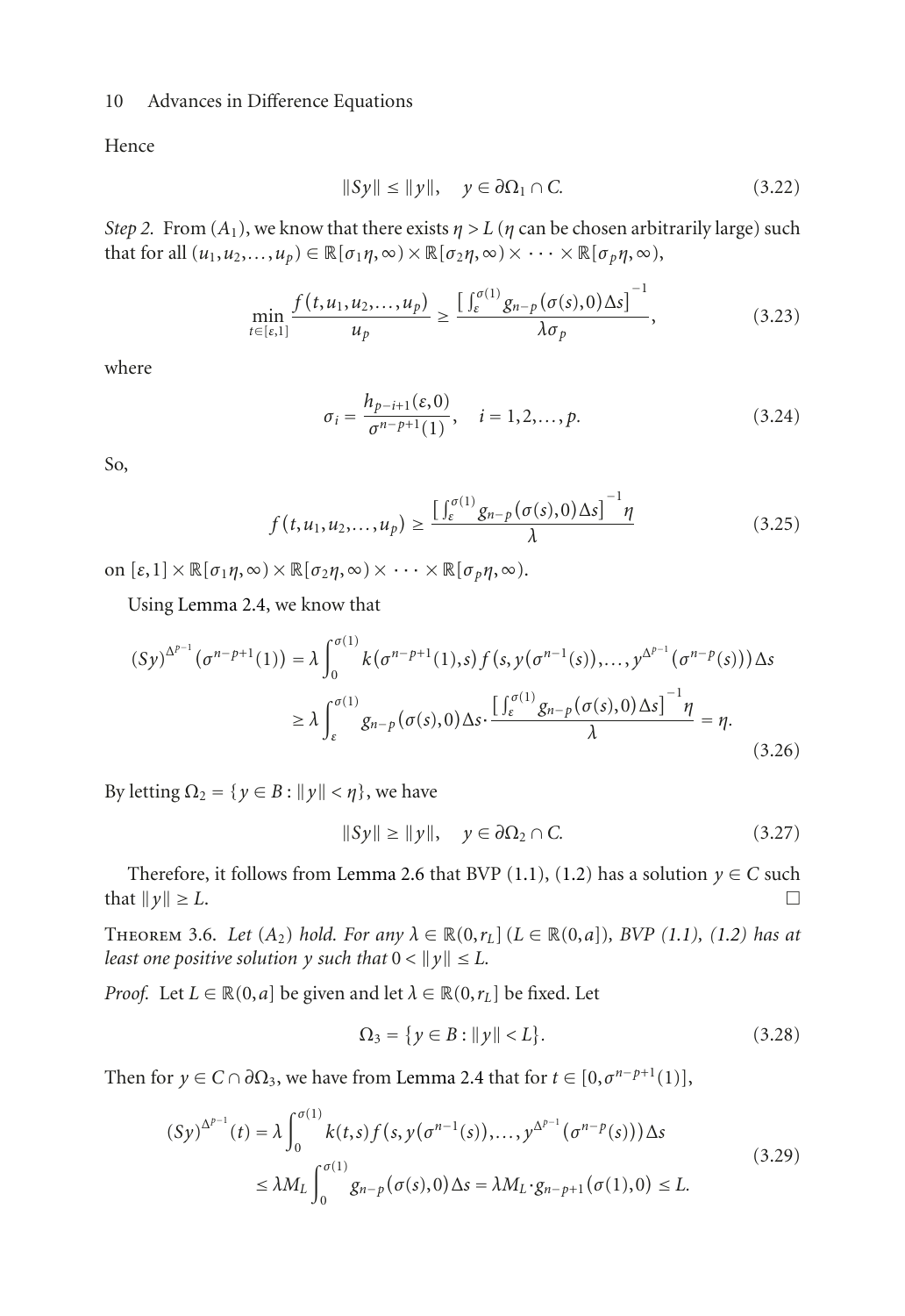Therefore,

$$
||Sy|| \le ||y||, \quad y \in C \cap \partial \Omega_3. \tag{3.30}
$$

From  $(A_2)$ , there exists  $\eta$ ,  $r_0$  where  $\lambda \eta \int_0^{\sigma(1)} g_{n-p}(\sigma(s),0)L(s)\Delta s > 1$  with  $r_0 < L$  such that

$$
f(t, u_1, u_2, \dots, u_p) \ge \eta u_p,\tag{3.31}
$$

on  $[0,1] \times \mathbb{R}[0,\delta r_0]^{p-1} \times \mathbb{R}[0,r_0]$ , where  $\delta$  is given in [\(3.6\)](#page-6-0).

For  $y \in C$  and  $||y|| = r_0$ , we have from [Lemma 2.4](#page-3-2) that

$$
(Sy)^{\Delta^{p-1}}(\sigma^{n-p+1}(1)) = \lambda \int_0^{\sigma(1)} k(\sigma^{n-p+1}(1), s) f(s, y(\sigma^{n-1}(s)), ..., y^{\Delta^{p-1}}(\sigma^{n-p}(s))) \Delta s
$$
  
\n
$$
\geq \lambda \int_0^{\sigma(1)} g_{n-p}(\sigma(s), 0) \eta y^{\Delta^{p-1}}(\sigma^{n-p}(s)) \Delta s
$$
  
\n
$$
\geq \lambda \int_0^{\sigma(1)} g_{n-p}(\sigma(s), 0) L(s) \eta ||y|| \Delta s > ||y|| = r_0.
$$
\n(3.32)

By letting  $\Omega_4 = \{ y \in B : ||y|| < r_0 \}$ , we have

$$
||Sy|| \ge ||y||, \quad y \in C \cap \partial \Omega_4. \tag{3.33}
$$

Therefore, it follows from [Lemma 2.6](#page-5-1) that BVP [\(1.1\)](#page-0-0), [\(1.2\)](#page-0-1) has a solution *y* ∈ *C* such that  $0 < r_0 < ||v|| < I$ .  $0 < r_0 \leq ||y||$  $\leq L$ .

<span id="page-10-0"></span>THEOREM 3.7. *Let*  $(A_2)$  *and*  $(A_3)$  *hold. Suppose that*  $\lambda_0 \in E$ *. Then*  $\mathbb{R}(0, \lambda_0) \subseteq E$ *.* 

*Proof.* Let  $y_0$  be the eigenfunction corresponding to the eigenvalue  $\lambda_0$ . Then for  $t \in$  $[0, \sigma^{n-p+1}(1)],$ 

$$
y_0^{\Delta^{p-1}}(t) = \lambda_0 \int_0^{\sigma(1)} k(t,s) f(s, y_0(\sigma^{n-1}(s)), \dots, y_0^{\Delta^{p-1}}(\sigma^{n-p}(s))) \Delta s. \tag{3.34}
$$

From  $y_0 \in C$ , we have

$$
\frac{t}{\sigma^{n-p+1}(1)} \cdot ||y_0|| \le y_0^{\Delta^{p-1}}(t) \le ||y_0||, \quad t \in [0, \sigma^{n-p+1}(1)]. \tag{3.35}
$$

We will consider two cases.

*Case 1.*  $f(t,0,0,...,0) \neq 0, t \in [0,1]$ . Define

$$
K = \{ y \in C : 0 \le y^{\Delta^{p-1}}(t) \le y_0^{\Delta^{p-1}}(t), t \in [0, \sigma^{n-p+1}(1)] \}.
$$
 (3.36)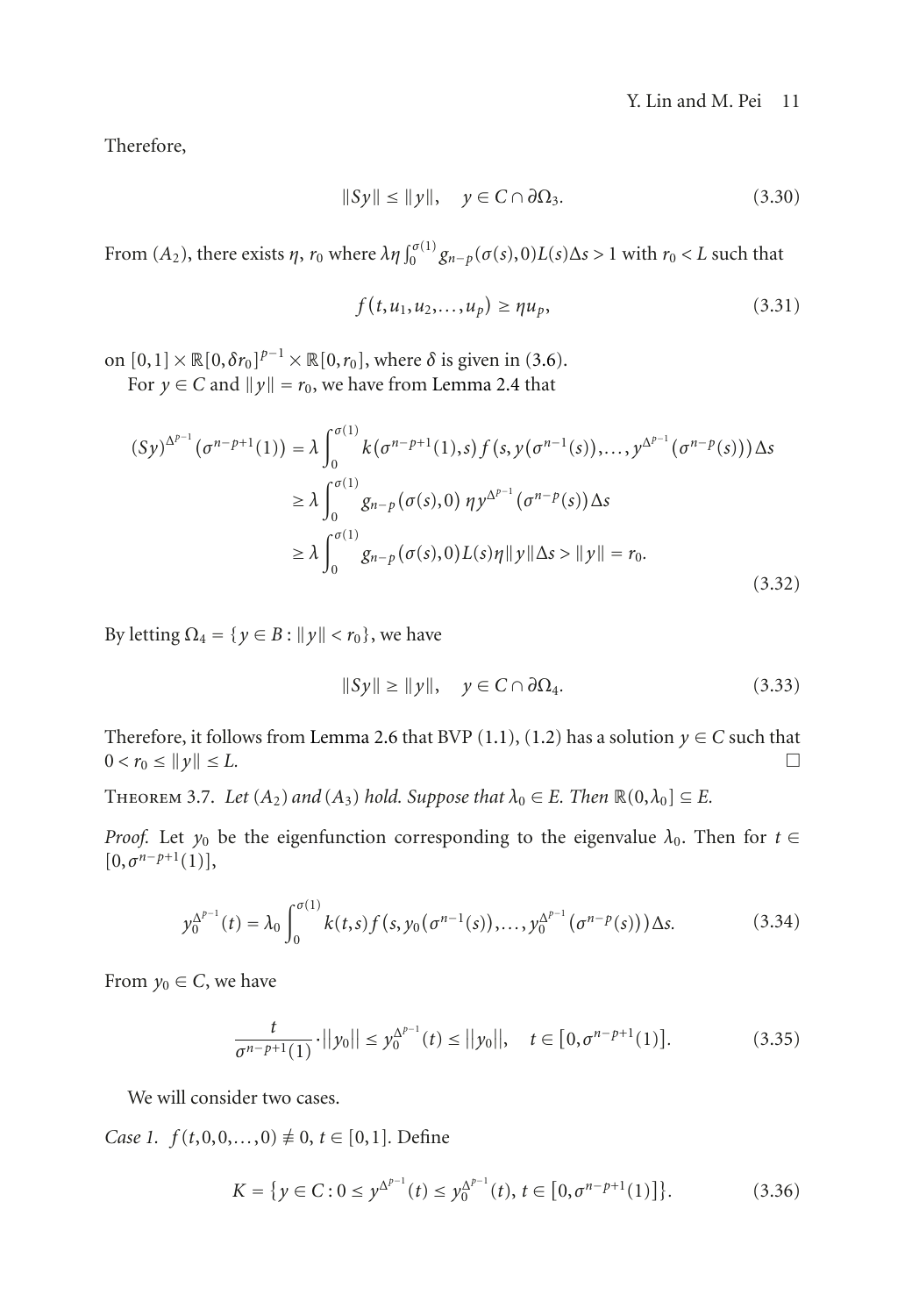For  $y \in K$  and  $\lambda \in \mathbb{R}(0, \lambda_0)$ , from [Lemma 3.3,](#page-6-1)  $(A_3)$  and [Remark 3.2,](#page-6-2) we have that for  $t \in [0, \sigma^{n-p+1}(1)],$ 

$$
0 < \lambda \int_0^{\sigma(1)} k(t,s) f(s,0,\dots,0) \Delta s \le (Sy)^{\Delta^{p-1}}(t)
$$
  
=  $\lambda \int_0^{\sigma(1)} k(t,s) f(s, y(\sigma^{n-1}(s)),\dots, y^{\Delta^{p-1}}(\sigma^{n-p}(s))) \Delta s$  (3.37)  
 $\le \lambda_0 \int_0^{\sigma(1)} k(t,s) f(s, y_0(\sigma^{n-1}(s)),\dots, y_0^{\Delta^{p-1}}(\sigma^{n-p}(s))) \Delta s = y_0^{\Delta^{p-1}}(t).$ 

Hence, *S* maps *K* into *K*. Moreover, *S* is completely continuous, Schauder's fixed point theorem guarantees that *S* has a fixed point in *K*, which is a positive solution of BVP [\(1.1\)](#page-0-0),  $(1.2)$ . Thus  $\lambda \in E$ .

*Case 2.*  $f(t,0,...,0) \equiv 0, t \in [0,1]$ . Let

$$
M^* = \frac{1}{2} [g_{n-p}(\sigma(1),0) \cdot \sigma^{n-p+1}(1)]^{-1} \cdot ||y_0||. \tag{3.38}
$$

From the continuity of *f*, there exists  $b \in \mathbb{R}(0, a]$  such that

$$
M^* \ge f(t, u_1, u_2, \dots, u_p) \ge 0, \quad (t, u_1, u_2, \dots, u_p) \in [0, 1] \times \mathbb{R}[0, \delta b]^{p-1} \times \mathbb{R}[0, b], \quad (3.39)
$$

where  $\delta$  is given in [\(3.6\)](#page-6-0). From the proof of [Theorem 3.6,](#page-9-0) let

$$
L = b, \quad r_L = \min\left\{1, \frac{L}{M^*} [g_{n-p+1}(\sigma(s), 0)]^{-1}\right\},\tag{3.40}
$$

we know that  $\mathbb{R}(0,r_L] \subseteq E$ . If  $r_L \geq \lambda_0$ , then the proof is completed. If  $r_L < \lambda_0$ , we still need to prove that  $\mathbb{R}(r_L, \lambda_0) \subseteq E$ .

If  $r_L < \lambda_0$ , let  $\lambda_* \in \mathbb{R}(0, r_L]$  and let  $y_*$  be the eigenfunction corresponding to the eigenvalue  $\lambda_*$ . It follows from [Lemma 2.5](#page-4-0) and [\(3.5\)](#page-6-3) that for  $t \in [0, \sigma^{n-p+1}(1)]$ ,

$$
y_{*}^{\Delta^{p-1}}(t) = \lambda_{*} \int_{0}^{\sigma(1)} k(t,s) f(s, y_{*}(\sigma^{n-1}(s)),..., y_{*}^{\Delta^{p-1}}(\sigma^{n-p}(s))) \Delta s
$$
  
\n
$$
\leq \int_{0}^{\sigma(1)} M^{*} k(t,s) \Delta s \leq M^{*} \cdot g_{n-p}(\sigma(1),0) h_{1}(t,0)
$$
  
\n
$$
= \frac{1}{2} \frac{t}{\sigma^{n-p+1}(1)} \cdot ||y_{0}|| < y_{0}^{\Delta^{p-1}}(t).
$$
\n(3.41)

Define

$$
K = \{ y \in C : y_*^{\Delta^{p-1}}(t) \le y^{\Delta^{p-1}}(t) \le y_0^{\Delta^{p-1}}(t), t \in [0, \sigma^{n-p+1}(1)] \}.
$$
 (3.42)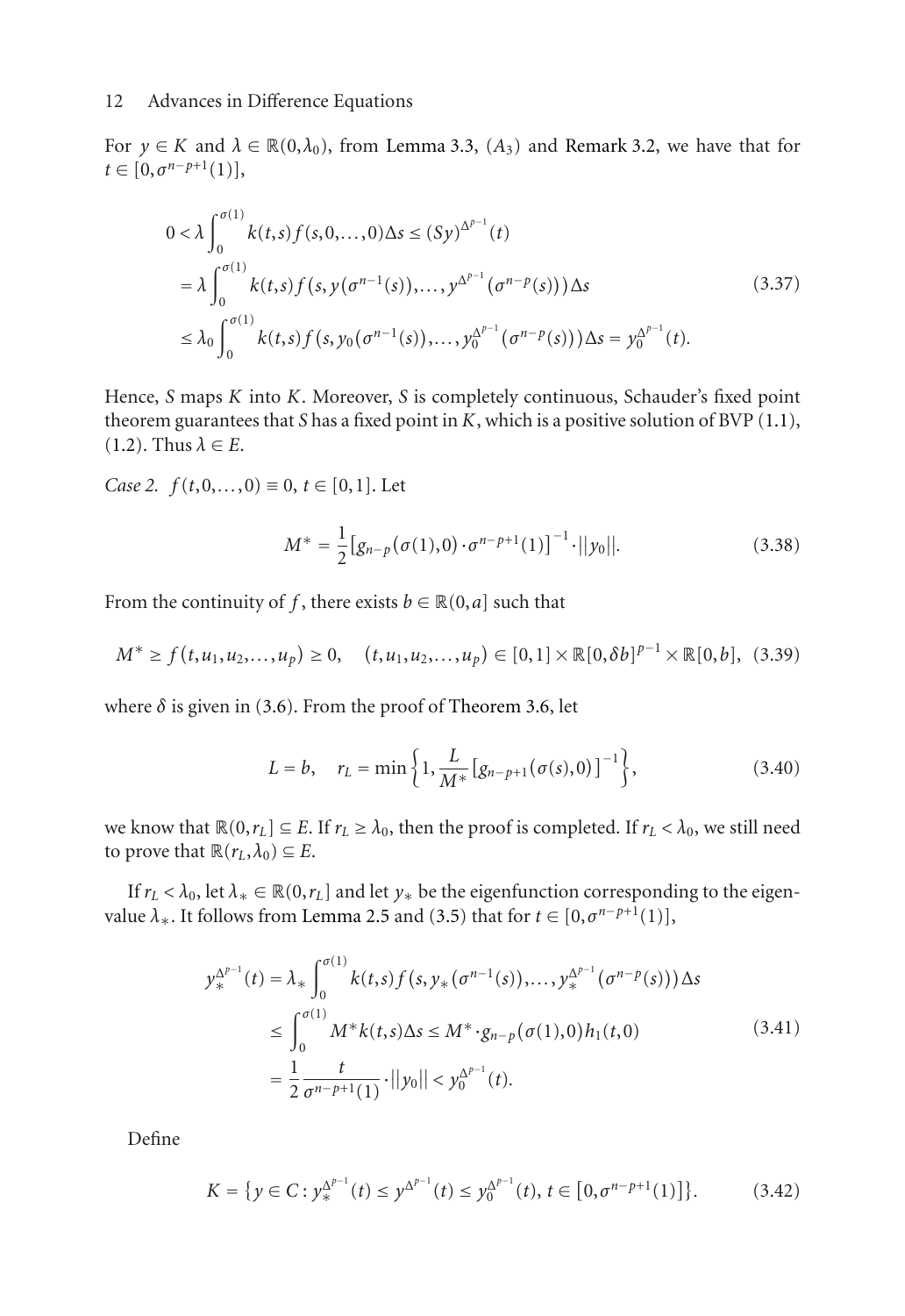For  $y \in K$  and  $\lambda \in \mathbb{R}(\lambda_*, \lambda_0)$ , from [Remark 3.2](#page-6-2) and  $(A_3)$ , we have that for  $t \in [0,$ *σ<sup>n</sup>*−*<sup>p</sup>*+1(1)],

$$
y_{*}^{\Delta^{p-1}}(t) = \lambda_{*} \int_{0}^{\sigma(1)} k(t,s) f(s, y_{*}(\sigma^{n-1}(s)),..., y_{*}^{\Delta^{p-1}}(\sigma^{n-p}(s))) \Delta s
$$
  
\n
$$
\leq \lambda \int_{0}^{\sigma(1)} k(t,s) f(s, y(\sigma^{n-1}(s)),..., y^{\Delta^{p-1}}(\sigma^{n-p}(s))) \Delta s = (Sy)^{\Delta^{p-1}}(t) \qquad (3.43)
$$
  
\n
$$
\leq \lambda_{0} \int_{0}^{\sigma(1)} k(t,s) f(s, y_{0}(\sigma^{n-1}(s)),..., y_{0}^{\Delta^{p-1}}(\sigma^{n-p}(s))) \Delta s = y_{0}^{\Delta^{p-1}}(t).
$$

Hence, *S* maps *K* into *K*. Schauder's fixed point theorem guarantees that *S* has a fixed point in *K*. Thus  $\mathbb{R}(r_L, \lambda_0) \subseteq \mathbb{R}(\lambda_*, \lambda_0) \subseteq E$ .

Therefore,  $\mathbb{R}(0,\lambda_0] \subset E$ .

From Theorems [3.5,](#page-8-0) [3.6,](#page-9-0) and [3.7,](#page-10-0) we can easily get the following results.

COROLLARY 3.8. Let  $(A_2)$  and  $(A_3)$  hold. Then E is an interval.

COROLLARY 3.9. Let  $(A_1)$ ,  $(A_2)$ , and  $(A_3)$  hold. For any  $\lambda \in \mathbb{R}(0,r_L]$   $(L \in \mathbb{R}(0,a])$ , BVP *[\(1.1\)](#page-0-0), [\(1.2\)](#page-0-1) has at least two positive solutions.*

Theorem 3.10. *Let*

<span id="page-12-0"></span>
$$
\lim_{u_1, u_2, \dots, u_p \to \infty} \min_{t \in [0,1]} \frac{f(t, u_1, u_2, \dots, u_p)}{u_p} = \infty,
$$
\n(3.44)

*and*  $(A_2)$ ,  $(A_3)$  *hold. Then there are*  $\lambda^* > 0$  *such that BVP* [\(1.1\)](#page-0-0)*,* [\(1.2\)](#page-0-1) *has no solution for*  $\lambda > \lambda^*$ .

*Proof.* First, the function  $f(t, u_1, u_2, \ldots, u_p)/u_p$  has the minimal value on  $[0, 1] \times \mathbb{R}[0, \infty)^p$ , whose existence is guaranteed by the continuity and nondecreasing property of *f* and by assumption  $(3.44)$  and  $(A<sub>2</sub>)$ . Let

$$
N = \min_{(t, u_1, \dots, u_p) \in [0, 1] \times \mathbb{R}[0, \infty)^p} \frac{f(t, u_1, u_2, \dots, u_p)}{u_p}.
$$
 (3.45)

Let  $\lambda \in E$ , then there exists  $y_{\lambda}$  satisfying BVP [\(1.1\)](#page-0-0), [\(1.2\)](#page-0-1). By [Lemma 2.4](#page-3-2) and [\(3.5\)](#page-6-3),

$$
(Sy_{\lambda})^{\Delta^{p-1}}(\sigma^{n-p+1}(1))
$$
\n
$$
= \lambda \int_{0}^{\sigma(1)} k(\sigma^{n-p+1}(1), s) f(s, y_{\lambda}(\sigma^{n-1}(s)), \ldots, y_{\lambda}^{\Delta^{p-1}}(\sigma^{n-p}(s))) \Delta s
$$
\n
$$
= \lambda \int_{0}^{\sigma(1)} k(\sigma^{n-p+1}(1), s) \frac{f(s, y_{\lambda}(\sigma^{n-1}(s)), \ldots, y_{\lambda}^{\Delta^{p-1}}(\sigma^{n-p}(s)))}{y_{\lambda}^{\Delta^{p-1}}(\sigma^{n-p}(s))} \cdot y_{\lambda}^{\Delta^{p-1}}(\sigma^{n-p}(s)) \Delta s
$$
\n
$$
\geq \lambda \int_{0}^{\sigma(1)} g_{n-p}(\sigma(s), 0) N y_{\lambda}^{\Delta^{p-1}}(\sigma^{n-p}(s)) \Delta s
$$
\n
$$
\geq \lambda \int_{0}^{\sigma(1)} g_{n-p}(\sigma(s), 0) N L(s) \Delta s \cdot ||y_{\lambda}||. \tag{3.46}
$$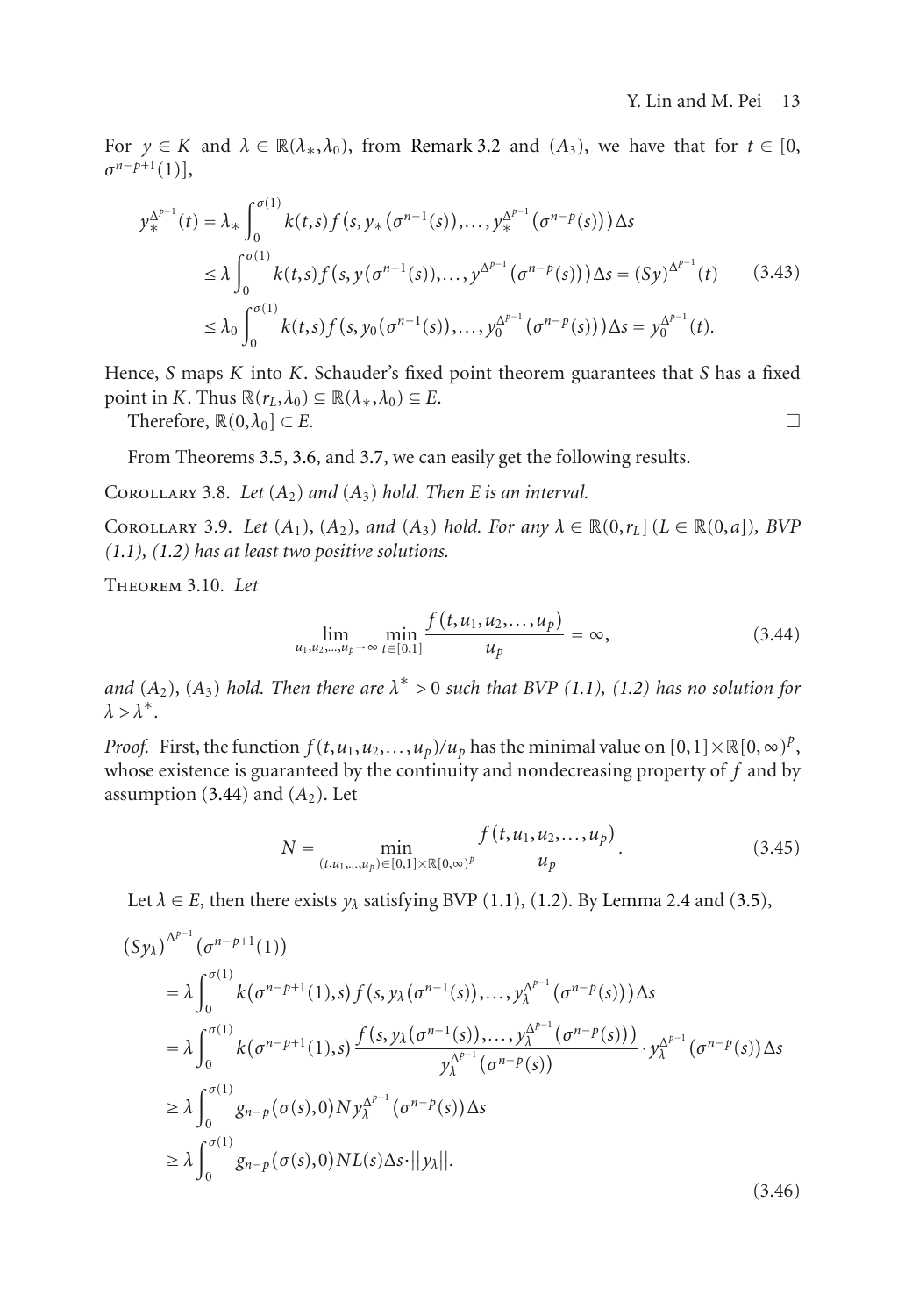It follows that

$$
1 \ge \lambda \int_0^{\sigma(1)} g_{n-p}(\sigma(s), 0) NL(s) \Delta s. \tag{3.47}
$$

Let

$$
\lambda^* = \left[ N \int_0^{\sigma(1)} g_{n-p}(\sigma(s), 0) L(s) \Delta s \right]^{-1}.
$$
\n(3.48)

Therefore, BVP [\(1.1\)](#page-0-0), [\(1.2\)](#page-0-1) has no solution for  $\lambda > \lambda^*$ .

### **Acknowledgment**

The authors thank the referee for valuable suggestions which led to improvement of the original manuscript.

## <span id="page-13-0"></span>**References**

- <span id="page-13-1"></span>[1] R. P. Agarwal and M. Bohner, "Basic calculus on time scales and some of its applications," *Results in Mathematics*, vol. 35, no. 1-2, pp. 3–22, 1999.
- <span id="page-13-2"></span>[2] R. P. Agarwal, *Boundary Value Problems for Higher Order Differential Equations*, World Scientific, Teaneck, NJ, USA, 1986.
- [3] R. P. Agarwal, D. O'Regan, and V. Lakshmikantham, "Singular (*p*,*n* − *p*) focal and (*n*, *p*) higher order boundary value problems," *Nonlinear Analysis: Theory, Methods & Applications*, vol. 42, no. 2, pp. 215–228, 2000.
- [4] X. He and W. Ge, "Positive solutions for semipositone (*p*,*n* − *p*) right focal boundary value problems," *Applicable Analysis*, vol. 81, no. 2, pp. 227–240, 2002.
- [5] R. Ma, "Multiple positive solutions for a semipositone fourth-order boundary value problem," *Hiroshima Mathematical Journal*, vol. 33, no. 2, pp. 217–227, 2003.
- [6] P. J. Y. Wong and R. P. Agarwal, "Multiple positive solutions of two-point right focal boundary value problems," *Mathematical and Computer Modelling*, vol. 28, no. 3, pp. 41–49, 1998.
- <span id="page-13-3"></span>[7] P. J. Y. Wong and R. P. Agarwal, "On two-point right focal eigenvalue problems," *Zeitschrift fur ¨ Analysis und ihre Anwendungen*, vol. 17, no. 3, pp. 691–713, 1998.
- <span id="page-13-4"></span>[8] R. P. Agarwal and D. O'Regan, "Nonlinear boundary value problems on time scales," *Nonlinear Analysis: Theory, Methods & Applications*, vol. 44, no. 4, pp. 527–535, 2001.
- <span id="page-13-6"></span>[9] K. L. Boey and P. J. Y. Wong, "Two-point right focal eigenvalue problems on time scales," *Applied Mathematics and Computation*, vol. 167, no. 2, pp. 1281–1303, 2005.
- [10] K. L. Boey and P. J. Y. Wong, "Positive solutions of two-point right focal boundary value problems on time scales," *Computers & Mathematics with Applications*, vol. 52, no. 3-4, pp. 555–576, 2006.
- [11] K. L. Boey and P. J. Y. Wong, "Existence of triple positive solutions of two-point right focal boundary value problems on time scales," *Computers & Mathematics with Applications*, vol. 50, no. 10–12, pp. 1603–1620, 2005.
- <span id="page-13-5"></span>[12] J. Henderson and C. C. Tisdell, "Topological transversality and boundary value problems on time scales," *Journal of Mathematical Analysis and Applications*, vol. 289, no. 1, pp. 110–125, 2004.